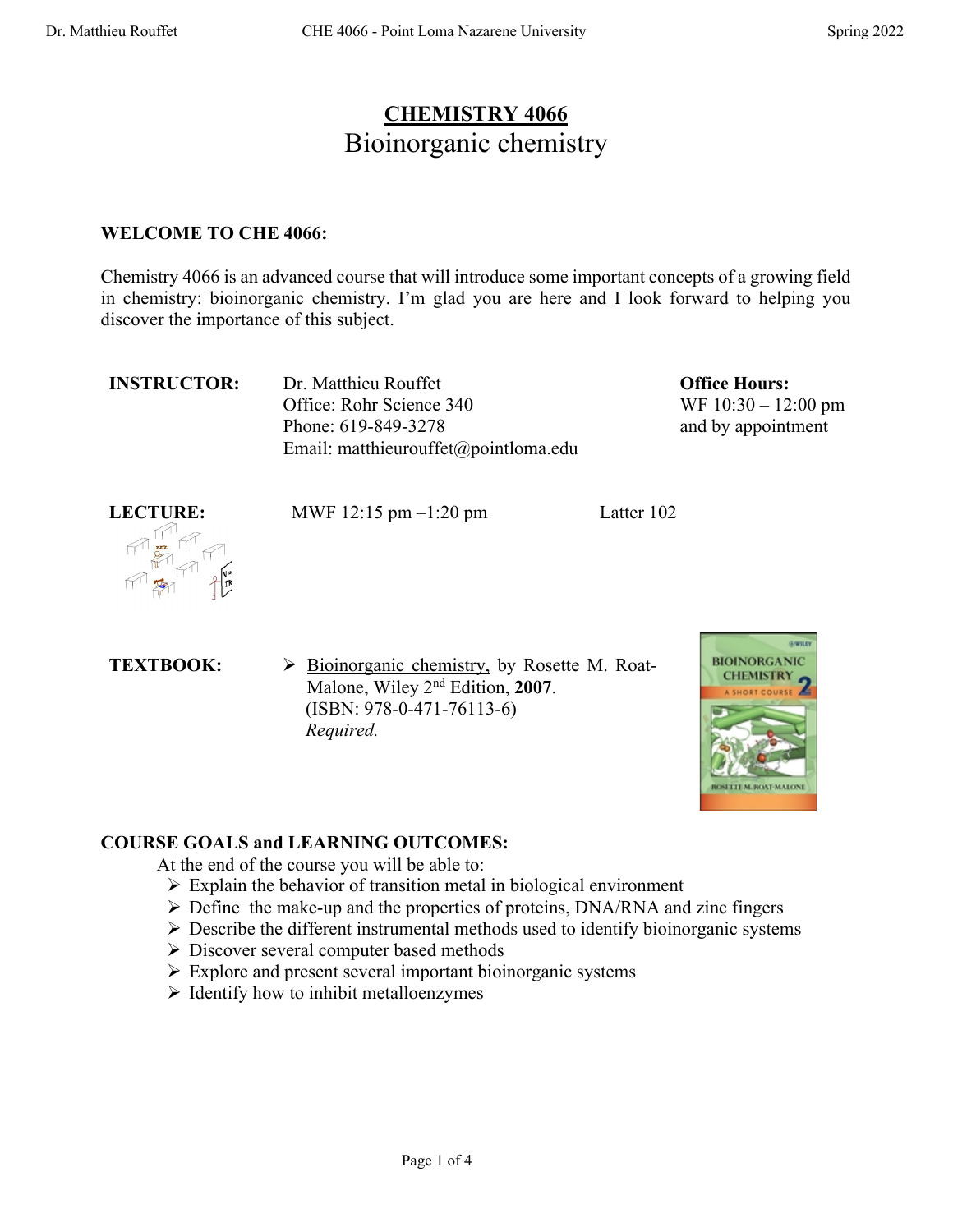## **PLNU MISSION**

### *To Teach ~ To Shape ~ To Send*

Point Loma Nazarene University exists to provide higher education in a vital Christian community where minds are engaged and challenged, character is modeled and formed, and service becomes an expression of faith. Being of Wesleyan heritage, we aspire to be a learning community where grace is foundational, truth is pursued, and holiness is a way of life.

#### **ACADEMIC HONESTY**

Students should demonstrate academic honesty by doing original work and by giving appropriate credit to the ideas of others. Academic dishonesty is the act of presenting information, ideas, and/or concepts as one's own when in reality they are the results of another person's creativity and effort. A faculty member who believes a situation involving academic dishonesty has been detected may assign a failing grade for that assignment or examination, or, depending on the seriousness of the offense, for the course. Faculty should follow and students may appeal using the procedure in the university Catalog. See Academic Policies for definitions of kinds of academic dishonesty and for further policy information.

### **ACADEMIC ACCOMMODATIONS**

While all students are expected to meet the minimum standards for completion of this course as established by the instructor, students with disabilities may require academic adjustments, modifications or auxiliary aids/services. At Point Loma Nazarene University (PLNU), these students are requested to register with the Disability Resource Center (DRC), located in the Bond Academic Center. (DRC@pointloma.edu or 619-849-2486). The DRC's policies and procedures for assisting such students in the development of an appropriate academic adjustment plan (AP) allows PLNU to comply with Section 504 of the Rehabilitation Act and the Americans with Disabilities Act. Section 504 (a) prohibits discrimination against students with special needs and guarantees all qualified students equal access to and benefits of PLNU programs and activities. After the student files the required documentation, the DRC, in conjunction with the student, will develop an AP to meet that student's specific learning needs. The DRC will thereafter email the student's AP to all faculty who teach courses in which the student is enrolled each semester. The AP must be implemented in all such courses.

If students do not wish to avail themselves of some or all of the elements of their AP in a particular course, it is the responsibility of those students to notify their professor in that course. PLNU highly recommends that DRC students speak with their professors during the first two weeks of each semester about the applicability of their AP in that particular course and/or if they do not desire to take advantage of some or all of the elements of their AP in that course.

### **FINAL EXAMINATION POLICY**

Successful completion of this class requires taking the final examination (in form of oral presentations) **on its scheduled days**. The final examination schedule is posted on the Class Schedules site. No requests for early examinations or alternative days will be approved.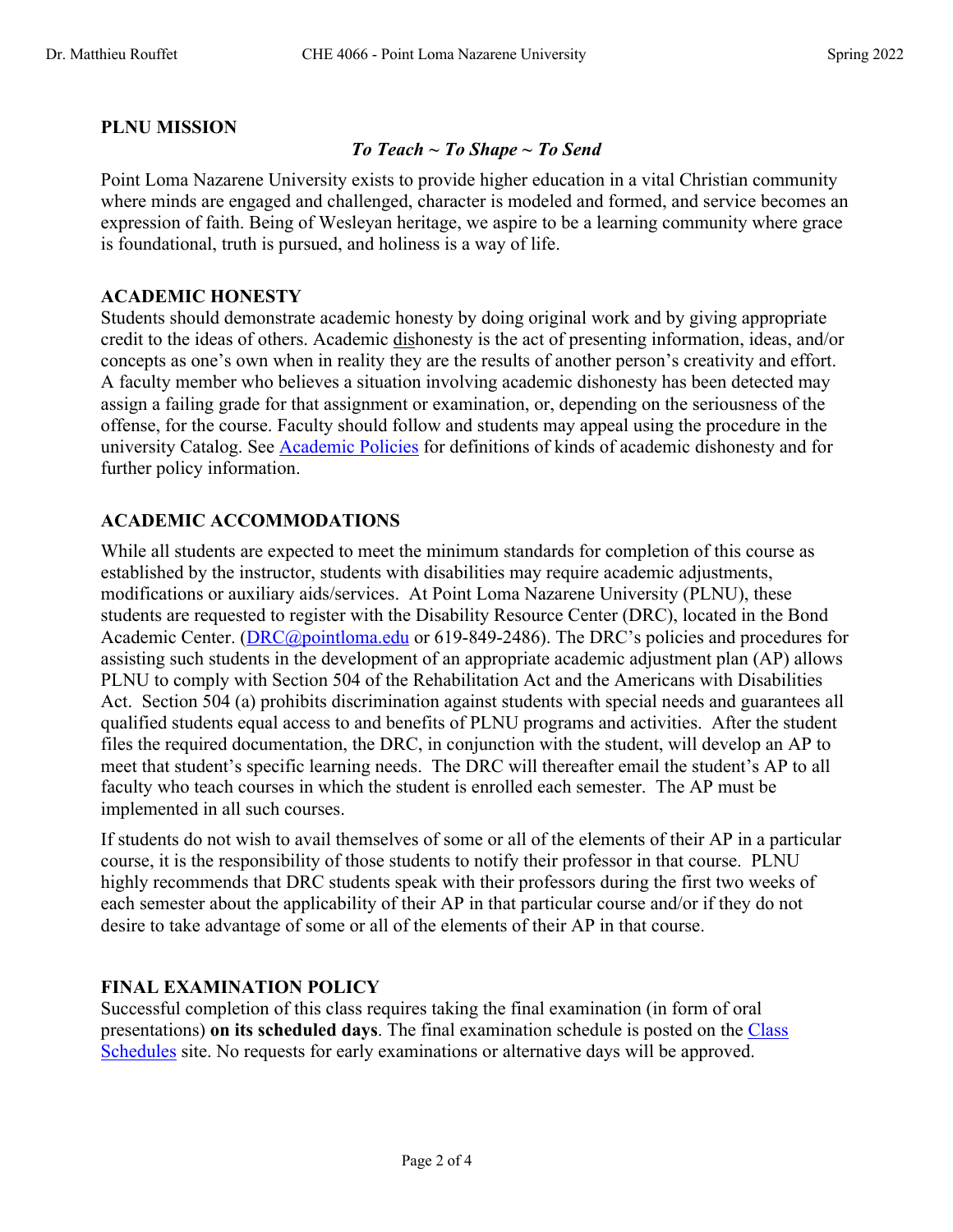### **PLNU COPYRIGHT POLICY**

Point Loma Nazarene University, as a non-profit educational institution, is entitled by law to use materials protected by the US Copyright Act for classroom education. Any use of those materials outside the class may violate the law.

#### **ATTENDANCE AND PARTICIPATION**

Regular and punctual attendance at all classes is considered essential to optimum academic achievement. If the student is absent from more than 10 percent of class meetings, the faculty member can file a written report which may result in de-enrollment. If the absences exceed 20 percent, the student may be de-enrolled without notice until the university drop date or, after that date, receive the appropriate grade for their work and participation. See Academic Policies in the Undergraduate Academic Catalog.

#### **ADMINISTRATION:**

Exams and Quizzes: Two quizzes and 3 homework sets will be given during the semester. Make-up exams will be arranged only if the instructor is contacted prior to the scheduled exam time and then only if you present an institutionally valid excuse. There will be no make-up quizzes.

#### **EVALUATION:**

The activities described above will contribute to your total course grade according to the following:

| $\triangleright$ Homework                  | 30% |
|--------------------------------------------|-----|
| $\triangleright$ Quizzes (x2)              | 30% |
| $\triangleright$ Oral presentation/project | 40% |

Letter grades will be assigned at the end of the course based on your percentage of total possible points, according to the following scale:

| $A = 90 - 92.9\%$  | $\mathbf{A}$ 93 – 100 % |                            |
|--------------------|-------------------------|----------------------------|
| $B = 80 - 82.9 \%$ | <b>B</b> $83 - 86.9\%$  | $\mathbf{B}^+$ 87 – 89.9 % |
| $C = 70 - 72.9 \%$ | $C$ 73 – 76.9 %         | $C^+$ 77 - 79.9 %          |
| $D = 60 - 62.9 \%$ | <b>D</b> $63 - 66.9\%$  | $D^+$ 67 – 69.9 %          |
| $F \le 59.9\%$     |                         |                            |